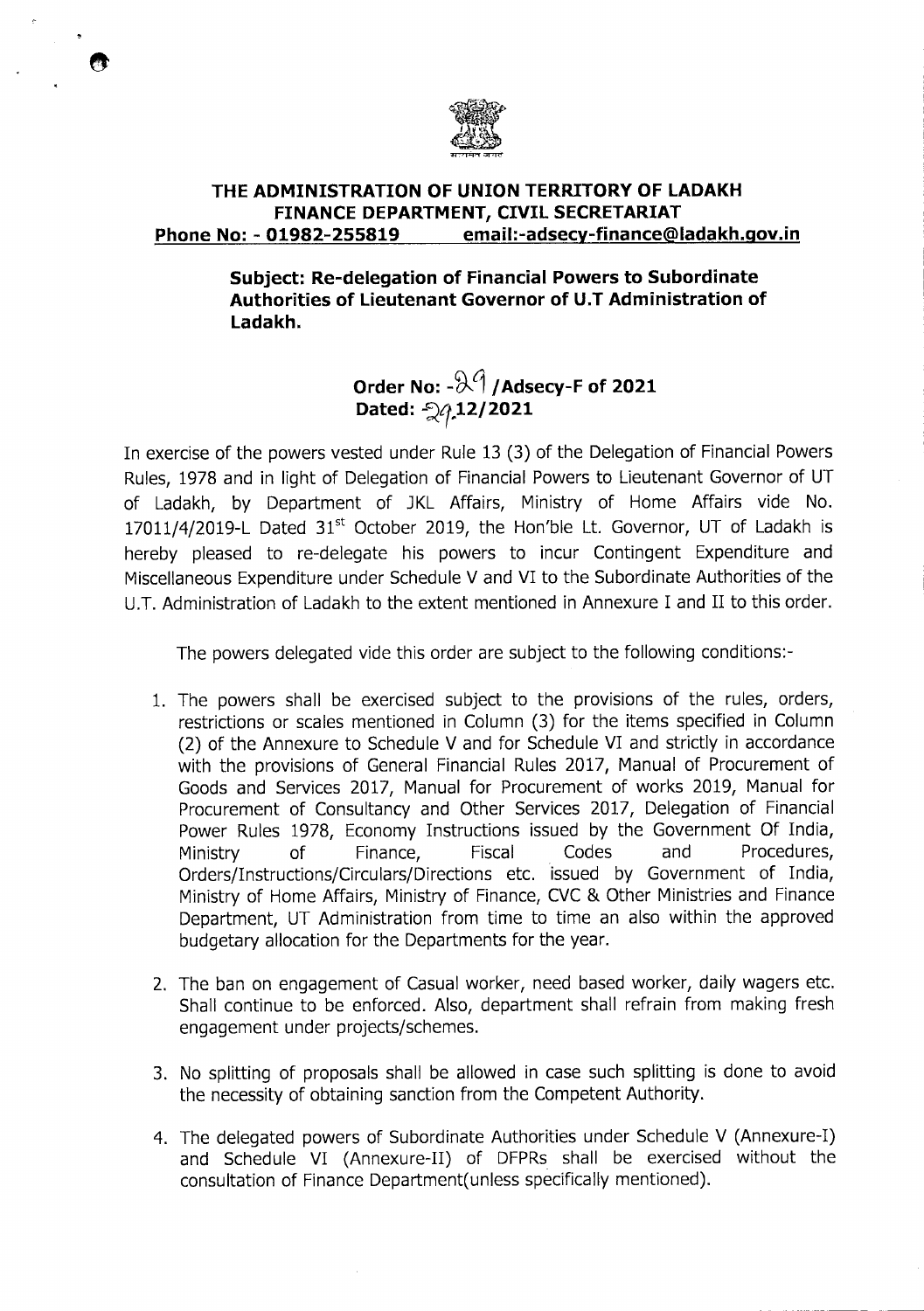- 5. The proposal for incurring Contingent Expenditure (Schedule V) and Miscellaneous Expenditure (Schedule VI) over and above the delegated powers to the officers mentioned at Annexure I & Annexure II shall continue to be submitted to the **next higher competent authority as per Annexure I** & **Annexure** II.
- 6. No powers delegated to Heads of Department/Secretaries/Heads of Office shall be further re-delegated to any subordinate authority. Drawing and Disbursing Officer (DDO) shall have no financial power to incur any expenditure unless s/he also acting as Head of office. Further, The Head of office designated as Disbursing officer by the Lt. Governor or by the Head of Department shall function as the Drawing and Disbursing Officer for drawing bills and making payments on behalf of the department and is responsible for all moneys received or disbursed in his office and maintenance of accounts thereof.
- 7. The Powers delegated to the Head of Offices should be exercised by the Gazetted Officer as per condition mentioned under Rule 14 of Delegation of Financial Powers Rules. Also, Head of Departments to ensure that the powers provided to Head of Offices shall not be exercised by the Outsourced/ Re-employed Officer/Employee who has been given charge on temporary basis.

**By the Approval of the Hon'ble Lieutenant Governor.** 

NO:-Adsecy-F/2021-22/304-91 pr. *Findecy-Pl 2021* 

Sd/- (Advisor & Secretary), Finance Department, UT Ladakh

Copy to:-

- 1. Principal Secretary Planning, Development & Monitoring Department, UT Ladakh.
- 2. All Administrative Secretaries, UT Ladakh for information.
- 3. All Head of Departments, UT Ladakh for information.
- 4. All Head of Offices, UT Ladakh for information.
- 5. District Informatics Officer, NIC Ladakh for uploading on the UT Website.
- 6. OSD to Hon'ble Lt. Governor, UT Ladakh for kind information of Hon'ble Lt. Governor,UT Ladakh.
- 7. Private Secretary to Advisor to Hon'ble Lt. Governor, UT Ladakh for kind information of Advisor to Hon'ble Lt. Governor, UT Ladakh.
- 8. Order/e-office file.

لا<br>- ۱۱<u>۱۶</u>ء

(D.0 RAJATHKUMAR)IDAS, Additional Secretary Finance Department,UT Ladakh

O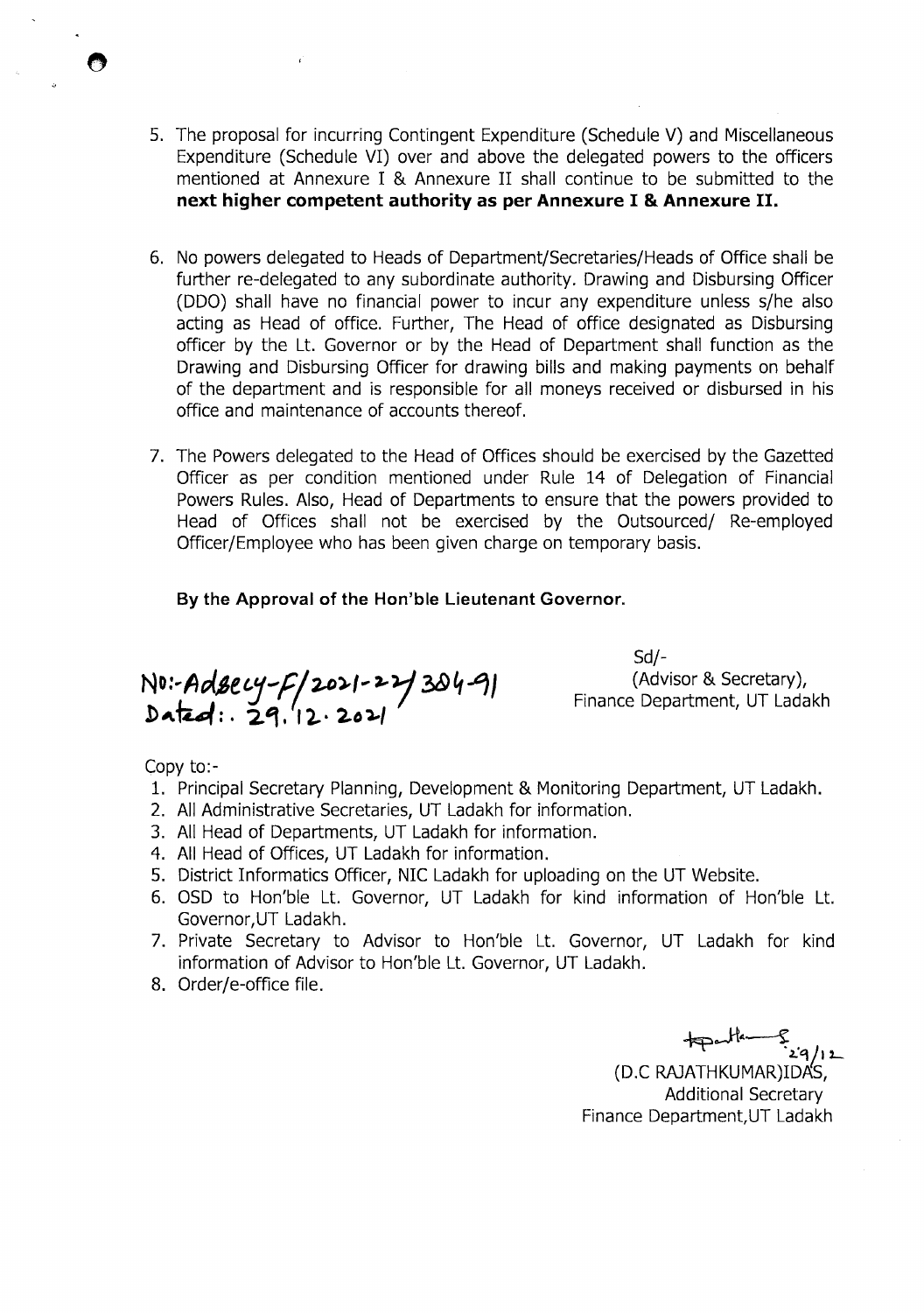#### **ANNEXURE I**

## **Order No:**  $\mathbb{Q}^G$  /Adsecy-F of 2021 **Dated: -** $\mathbb{Z}$  Dated: - $\mathbb{Z}$  12/2021

| Sr.            | <b>Authority</b>                   | <b>Schedule V</b><br><b>Contingent Expenditure</b><br><b>Extent of Powers</b> |                        |
|----------------|------------------------------------|-------------------------------------------------------------------------------|------------------------|
| <b>No</b>      |                                    |                                                                               |                        |
|                |                                    |                                                                               |                        |
|                |                                    | <b>Recurring</b>                                                              | <b>Non-Recurring</b>   |
|                |                                    |                                                                               | including GeM          |
|                | Advisor to the Lieutenant Governor | ₹ 10.00 lakhs                                                                 | ₹ 100.00 lakhs         |
|                | <b>Finance Secretary</b>           | ₹ 7.50 lakhs                                                                  | ₹ 75.00 lakhs          |
| 3              | Administrative Secretaries         | ₹ 5.00 lakhs                                                                  | ₹ 50,00 lakhs          |
| $\overline{4}$ | Head of Departments                | ₹ 3.00 lakhs                                                                  | ₹ 30.00 lakhs          |
| 5              | <b>Head of Offices</b>             | Upto ₹50,000/- in                                                             | Upto                   |
|                |                                    | each case                                                                     | ₹ 2,50,000/- in each   |
|                |                                    |                                                                               | case subject to        |
|                |                                    |                                                                               | overall annual ceiling |
|                |                                    |                                                                               | οf                     |
|                |                                    |                                                                               | ₹ 10,00,000/-          |

#### **NOTE:**-

#### **General Conditions:**

- 1. The Authorities at Sr. No. 1, 2 & 3 shall exercise the powers mentioned against them for all departments where they are holding the charge of Administrative Secretary.
- 2. The fees for Barrister, Advocates, Pleaders, and Arbitrators etc. shall be fixed as per the Orders/Instructions/Guidelines issued by the Ministry of Law and Justice, Government of India, and by U.T. Administration from time to time.
- 3. The powers to sanction rent for the accommodation of Offices and other Public institutions in Private Buildings required for non-residential purposes when suitable Govt. Building is not available, lies with respective Administrative Secretaries as per the prescribed ceiling of financial powers with prior concurrence of Finance Department.
- 4. The powers to sanction rent for the private accommodation hired for residential purposes when suitable Govt. Building is not available, lies with General Administration Department(Estates) as per budgetary limit with subject to following conditions.
	- a. Rent is recommended by Rent Assessment Committee.
	- b. Hiring of accommodation at the rent recommended by committee is approved by Hon'ble Lt. Governor in consultation with Finance Department.

 $\chi$   $\chi$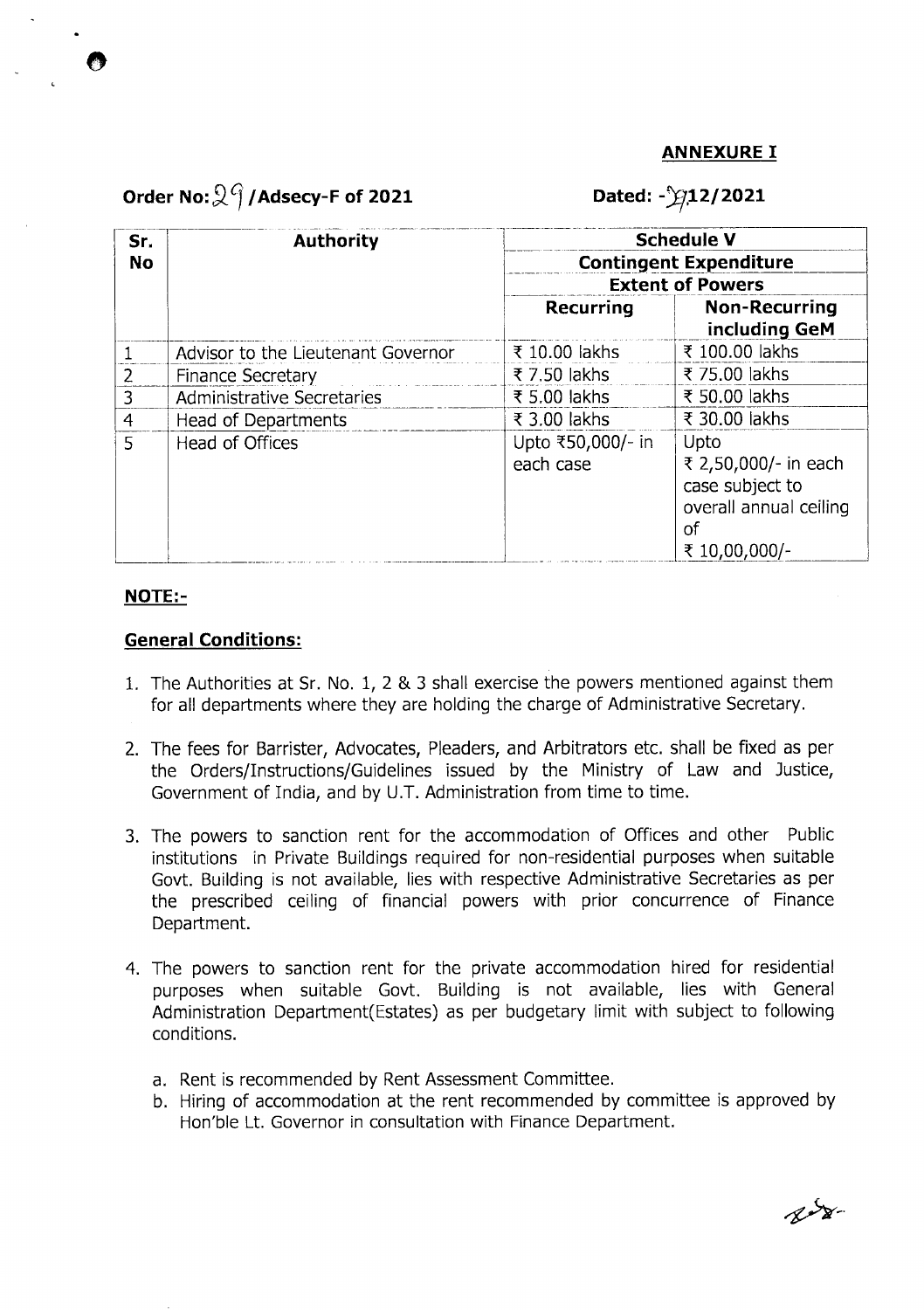5. The Authorities mentioned at Sr. No. 3, 4 & 5 shall not exercise the powers for purchase of Motor Vehicles as mentioned at sl. no. 10 under Annexure to Schedule V of DFPR without the prior approval of the Finance Department.

#### **Powers of Heads of Office is only for below stated items:**

- 6. The Heads of Office shall have financial powers only for making payments of Electricity bills, Fuel Charges only for Government vehicles & Heating arrangement in Government Buildings(as allowed by respective administrative secretaries), gas, water charges, fees to PSUs, Municipality and Government departments.
- 7. The Heads of Office shall have financial powers for Repairs of Fixtures and Furniture within the prescribed ceiling of financial powers. However, Prior approval of Administrative Secretary/HoD be obtained for fresh purchase of Fixtures & Furniture as per the scales prescribed for the office/Government building and subject to rules laid down in chapter 6 'Procurement of Goods and Services' in GFR 2017.
- 8. The Heads of Office shall have financial powers only for making payments of telephone/internet charges provided the approval for getting telephone/internet connections has been obtained from the competent authority.
- 9. The Heads of Office shall have financial powers only for repairs and maintenance of office equipment's and electronic items.
- 10.The Heads of Office shall also have powers for procurements of stores required for working and management of an office like stationary, cartridges, files, register, paper, folders, service postage stamps, etc.
- 11.The power delegated to Heads of Office does not include payments of fines, penalties or delay charges, etc.

 $x^2$